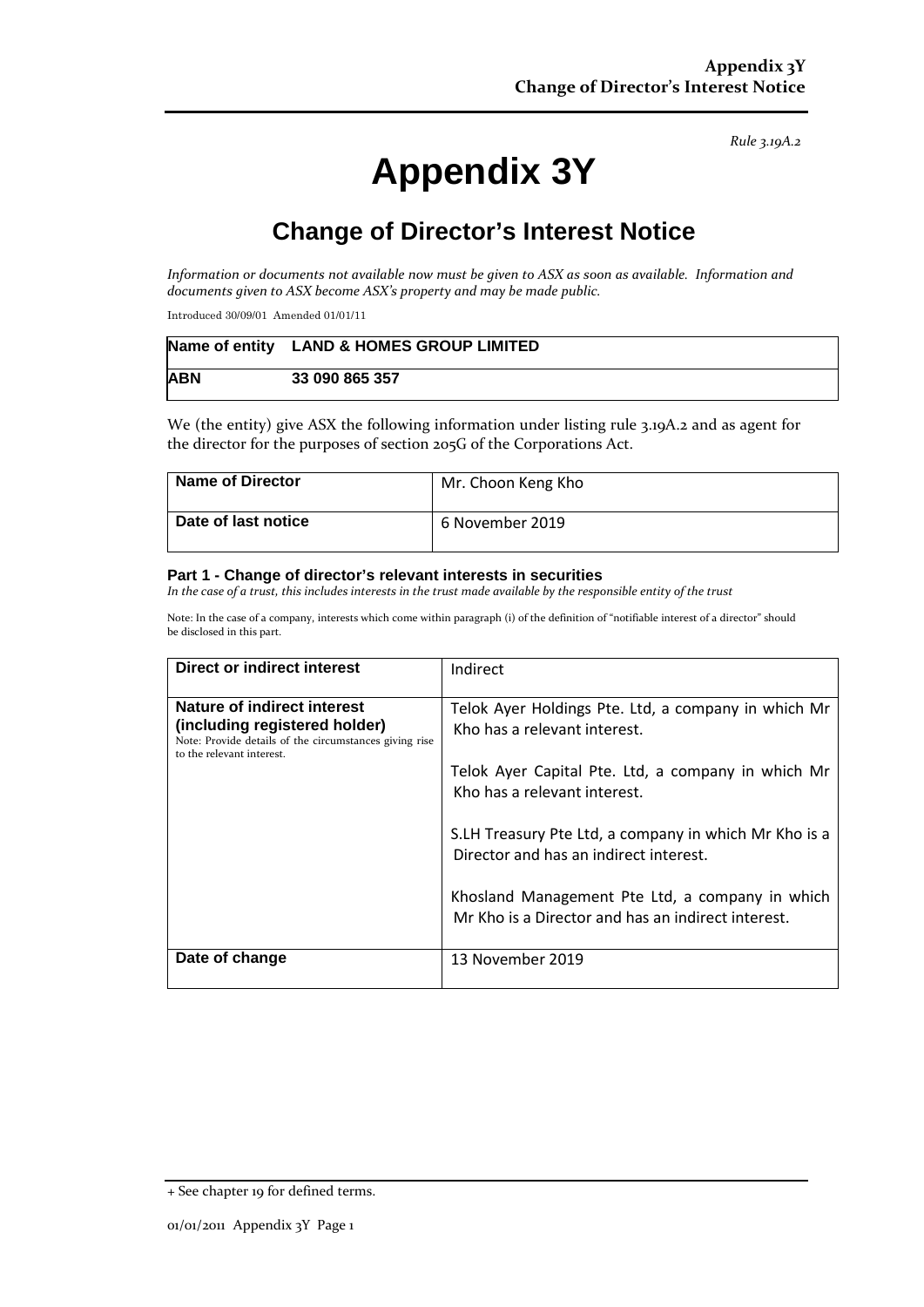| No. of securities held prior to                                                | Telok Ayer Holdings Pte. Ltd                              |
|--------------------------------------------------------------------------------|-----------------------------------------------------------|
| change                                                                         | 453,000,000 Ordinary Shares                               |
|                                                                                | 164,727,274 Options Expire 12 August 2021 Ex \$0.20       |
|                                                                                | Telok Ayer Capital Pte. Ltd                               |
|                                                                                | 50,229,092 Ordinary Shares                                |
|                                                                                | 17,090,910 Options Expire 12 August 2021 Ex \$0.20        |
|                                                                                |                                                           |
|                                                                                | S.LH Treasury Pte Ltd                                     |
|                                                                                | 18,325,000 Class B Notes                                  |
|                                                                                |                                                           |
|                                                                                | Khosland Management Pte Ltd                               |
|                                                                                | 296,129,679 Class A Notes                                 |
| <b>Class</b>                                                                   | <b>Class A Convertible Notes</b>                          |
|                                                                                |                                                           |
|                                                                                |                                                           |
| <b>Number acquired</b>                                                         | 2,000,000 acquired by subscription for new notes          |
|                                                                                |                                                           |
|                                                                                |                                                           |
| <b>Number disposed</b>                                                         | Nil                                                       |
|                                                                                |                                                           |
|                                                                                |                                                           |
| <b>Value/Consideration</b>                                                     | Notes subscribed for at \$0.02                            |
| Note: If consideration is non-cash, provide details and<br>estimated valuation |                                                           |
| No. of securities held after change                                            | Telok Ayer Holdings Pte. Ltd                              |
|                                                                                | 453,000,000 Ordinary Shares                               |
|                                                                                |                                                           |
|                                                                                |                                                           |
|                                                                                | 164,727,274 Options Expire 12 August 2021 Ex \$0.20       |
|                                                                                |                                                           |
|                                                                                | Telok Ayer Capital Pte. Ltd<br>50,229,092 Ordinary Shares |
|                                                                                | 17,090,910 Options Expire 12 August 2021 Ex \$0.20        |
|                                                                                |                                                           |
|                                                                                | S.LH Treasury Pte Ltd                                     |
|                                                                                | 18,325,000 Class B Notes                                  |
|                                                                                | Khosland Management Pte Ltd                               |
|                                                                                | 298,129,679 Class A Notes                                 |
|                                                                                |                                                           |
| Nature of change<br>Example: on-market trade, off-market trade, exercise       |                                                           |
| of options, issue of securities under dividend                                 | Subscription for new Class A Notes in the amount of       |
| reinvestment plan, participation in buy-back                                   | \$40,000                                                  |

<sup>+</sup> See chapter 19 for defined terms.